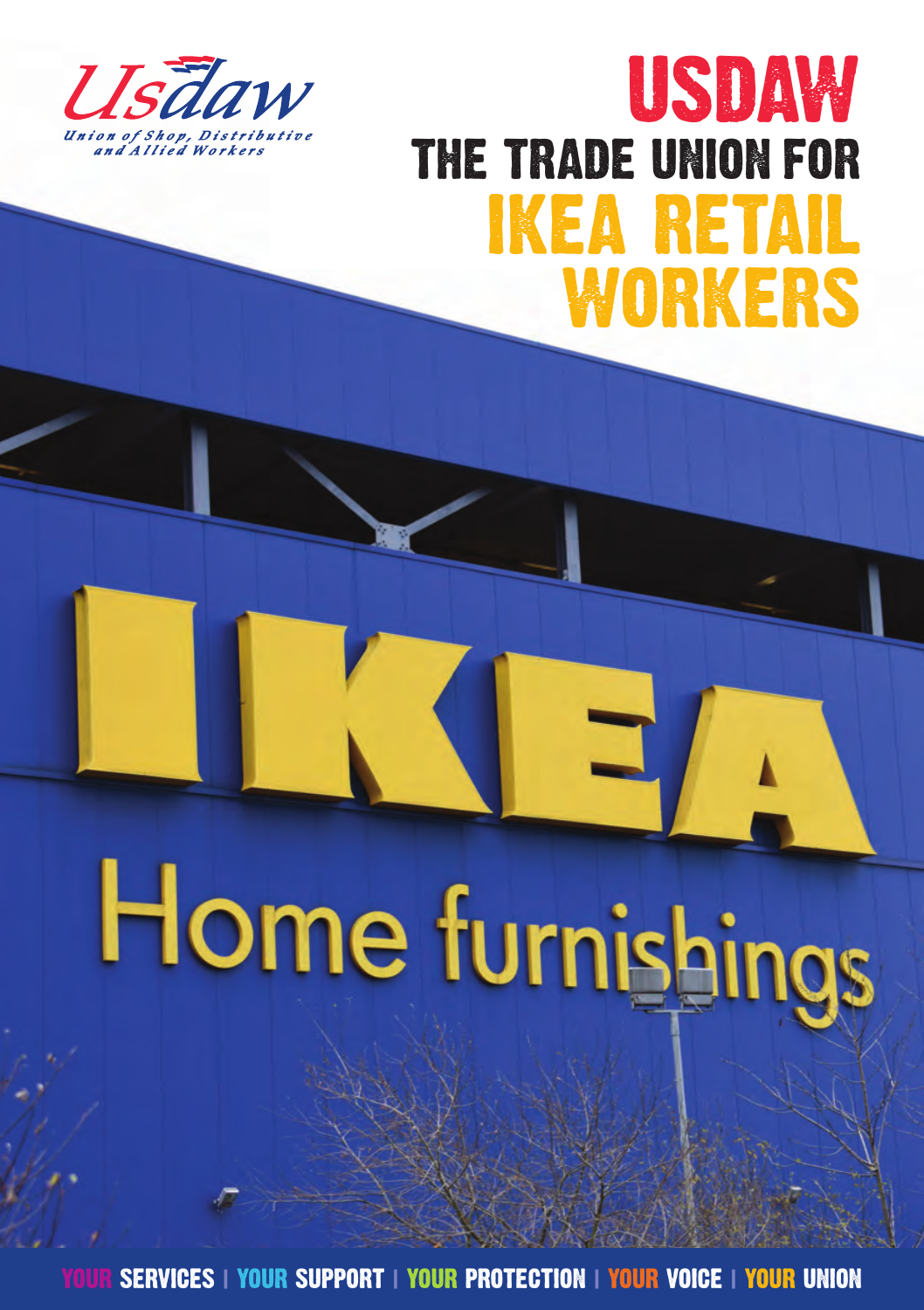

## usdaw the trade union for ikea retail workers

Usdaw is a trade union that specialises in retail and distribution. We have over 300,000 members in the retail sector, plus membership in warehousing and distribution, so we understand the challenges that workers in retail face.

We currently work with Ikea to look after the best interests of all staff. By joining Usdaw you can make your views heard at local and national level. The more members there are at your workplace the stronger the voice of the Union within Ikea.

Usdaw can provide help and support if problems arise at work. By joining Usdaw you will get access to professional trade union advice and support in times of need.

Usdaw represents thousands of retail staff. We have a strong history of getting the best possible deal for our members, as well as providing top services and benefits such as our free Legal Plus service.

Usdaw works in partnership with Ikea and the company supports staff joining and remaining in membership of the Union during their employment.

Ikea are committed to supporting new starters joining the Union, explaining the benefits of union membership and supporting union activity.

We continue to see growth of Usdaw membership within Ikea so join with them by filling in the membership form today!

The Monde

**John Hannett** General Secretary

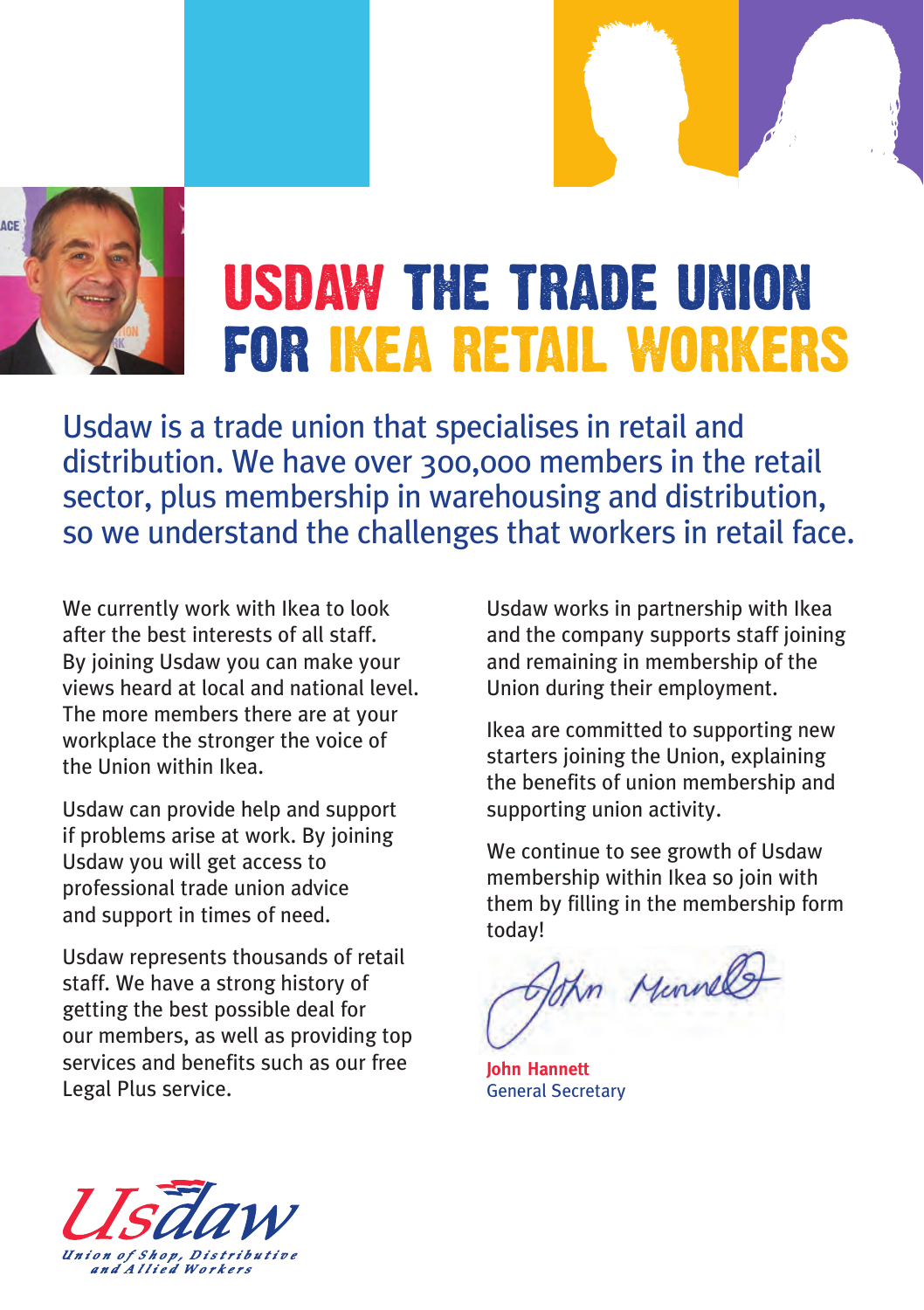## MANY GOOD REASONS TO JOIN USDAW

#### ADVICE & SUPPORT

The company understand the importance of the role of a trade union representative to provide support to team members at disciplinary, capability and grievance hearings. Usdaw's highly trained union officials are available to advise and support Usdaw members. The Union employs specialists in pensions, employment law and health and safety to support and help members.

#### BETTER COMMUNICATION

By joining Usdaw we are confident we can achieve better communications with the company and have the ability to share ideas at the Local Business Unit Committee.

#### LEGAL & ACCIDENT COVER

Usdaw's legal service wins millions in compensation each year for members. Usdaw's legal service is entirely free to members – you don't pay a penny. No one plans to have an accident but if you do Usdaw will help you with your claim for compensation for any accident. We'll also provide you with free legal advice on any issue.

#### THE RIGHT TO JOIN A UNION

Ikea encourages all their staff to become and remain members of the Union throughout their employment.

#### SAFER WORKPLACE

You are twice as likely to have an accident in a workplace where there isn't a union. Usdaw makes sure your safety at work is taken seriously. Our reps are trained to spot potential hazards and get things changed at work.

#### TRADE UNION REPRESENTATION

Ikea sees the value in their staff becoming and remaining a member of the Union throughout their employment. As a trade union member you will receive representation at disciplinaries, appeals and grievances so ensure you have the protection by being a member of Usdaw.

#### GREAT BENEFITS

Usdaw's services and benefits cannot be beaten! Members are entitled to great offers and savings from a variety of companies, from theme parks and restaurants, to car insurance.

### USDAW MEMBERSHIP OFFERS YOU A RANGE OF FREE PROFESSIONAL SERVICES

- $\blacksquare$  Expert help and advice on pay and conditions of employment.
- $\blacksquare$  Free legal services for accidents or problems at work, or whilst travelling to and from work.
- Health and safety and pension advice.
- Union education and training.

#### HOW TO JOIN

You can join online at **www.usdaw.org.uk/ikea** or you can get a membership form from the Usdaw rep in your workplace.

#### WHAT HAPPFNS NFXT?

You will receive a membership card with our Helpline telephone number and a New Member's Pack giving details of all the benefits and professional services available to you.

For more information or to join the Union visit **www.usdaw.org.uk/ikea**